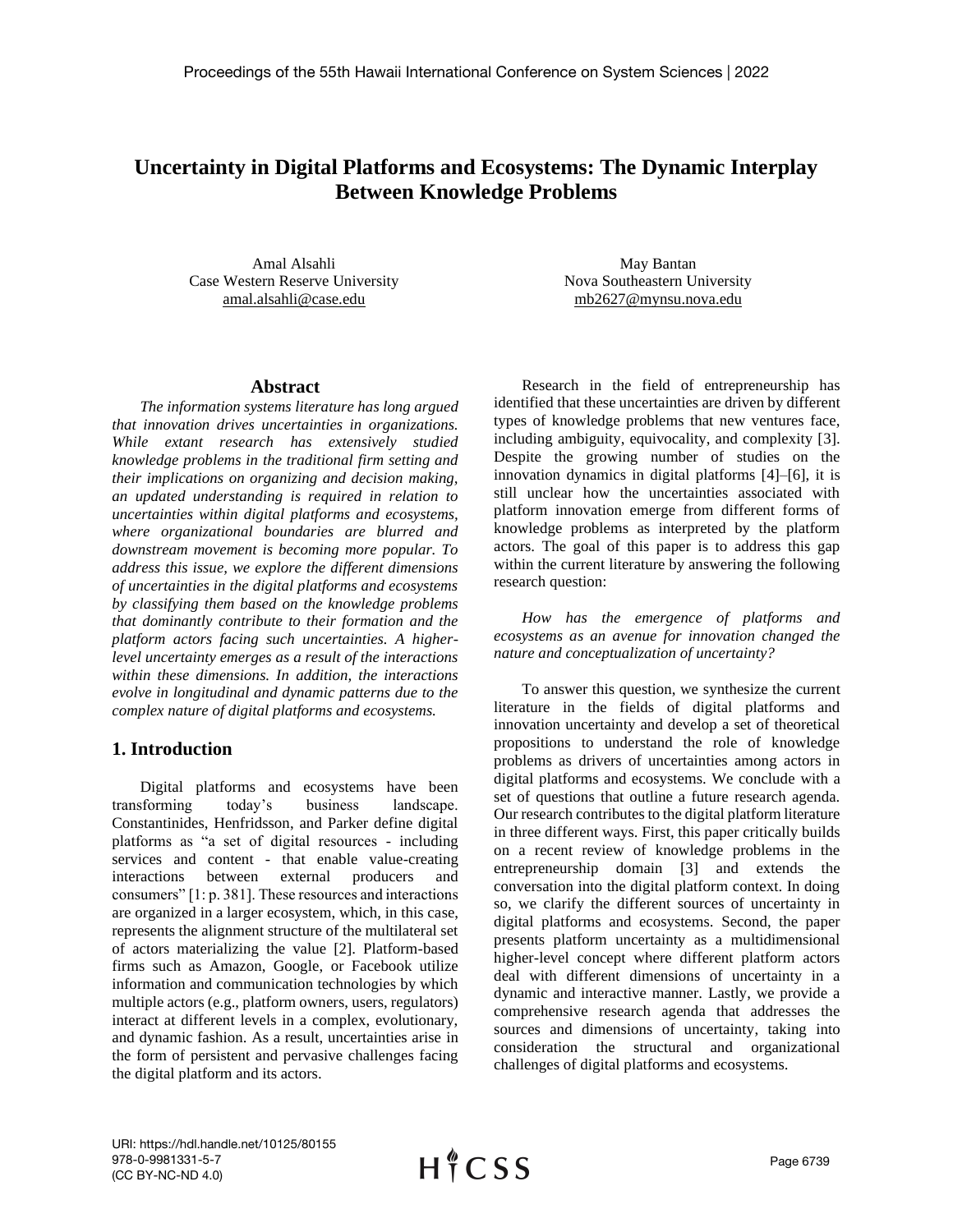### **2. Literature review**

### **2.1. Digital platforms and ecosystems**

Platforms have captured the attention of a wide array of strategy, economics, and information systems researchers over the last decades. From a strategy perspective, the discussions of platforms focus on the idea of modularity where an architecture design of core and periphery is essential to stimulate innovation and new product development [7], [8]. The utilization of this architectural design has been extended from being an internal production capability to an external open innovation lever [9], [10].

From an economics perspective, platforms are special kinds of markets that facilitate an exchange among end-users. The concept of external platforms supplying innovative products is similar to that of multisided markets in the economics literature [11]–[14]. Both strategy and economics research emphasize the importance of network effects. Network effects or network externalities [15], [16] have been closely associated with platforms in which the increased number of platform users has an impact on the value created for each user [17], [18]. Whereas positive network effects refer to the ability of a large, wellmanaged platform community to generate significant value for each user of the platform, negative network effects indicate the possibility that a growing, yet poorly managed, platform community can diminish the value produced for each user [19]. In addition, there could be the issue of network congestion resulting from an undesired increase in the network size. These positive or negative network effects have also been classified as being direct, benefiting the same side of the platform, or indirect, benefiting the platform's cross sides [20].

Although industry platforms or multi-sided markets are built to exploit the collective technological, social, and economic values via resource optimization [21], some interactions among the platform actors may result in negative externalities. According to Parker et al. [19], negative externalities are one of the main causes of market failure. In their view, along with Cohen and Sundararajan's [22], negative externalities occur when a given interaction results in unintended spillover costs. Evans [23] examined the causes of negative externalities and recognized their effects on the interacting actors. The causes he observed ranged from fraud, misrepresentation, and other opportunistic or offensive behaviors to poor and asymmetric information.

From the perspective of information systems research, the majority of platform discussions revolve around managing digital ecosystems, most specifically a software ecosystem, where software-based platforms are open to third-party developers [24]. In general,

platform-based businesses need to have the "right level" of governance in order to function optimally. Tiwana et al. [4] labeled this issue of balance the "Goldilocks Governance Problem" where the platform sponsor is challenged to maintain sufficient control on the platform activities in order to oversee its integrity and functionality, and, at the same time, loosen enough control to allow for flexible interactions among actors or autonomy among independent developers. Careful design for the boundary resources such as application programming interfaces (API) helps platform owners understand the tension between opening and controlling the platform [25].

The review of platform research in the different streams of literature shows the central role of the network effect in maximizing the value of the platform. The optimization of the network effect in the strategy and information systems literature is mainly a question of creating efficiency and open innovation, while in economics, it is a question of balancing the network size.

The diversity in the digital platform literature leaves us with a wide variety of digital platform classifications. As noted by Kenney and Zysman [26], the proliferation of labels used to describe platforms and the new economy built on these platforms is a mere reflection of their significant consequences for society, markets, and firms.

In this paper, we adopt a general classification of digital platforms based on their main functions: transaction and innovation [27]. Transaction platforms facilitate exchange or transaction among the platform's users. Examples include Uber, Airbnb, and Amazon Marketplace. On the other hand, innovation platforms facilitate innovation by allowing "complementors," external users producing complementary goods and services, to innovate using the platform's core technology [28]. Examples of innovation platforms include Google Android, Apple iOS, and Amazon Web Services (AWS). We can also see hybrid companies that operate using both transaction and innovation platforms. For example, Amazon presents its marketplace as a transaction platform and its AWS as an innovation platform.

Platforms of either type adopt a unique architectural design that extends their functionality and sets them up for success and evolvability within a digital ecosystem [6]. The architectural design allows for mobilizing external users in a generative ecosystem [29], where large and diverse groups of actors produce unanticipated changes [30]. One of the defining features of this generative ecosystem is the multilateral interdependence across the actors and their activities [2]. Understanding this multilateral interdependence requires a more dynamic and holistic view of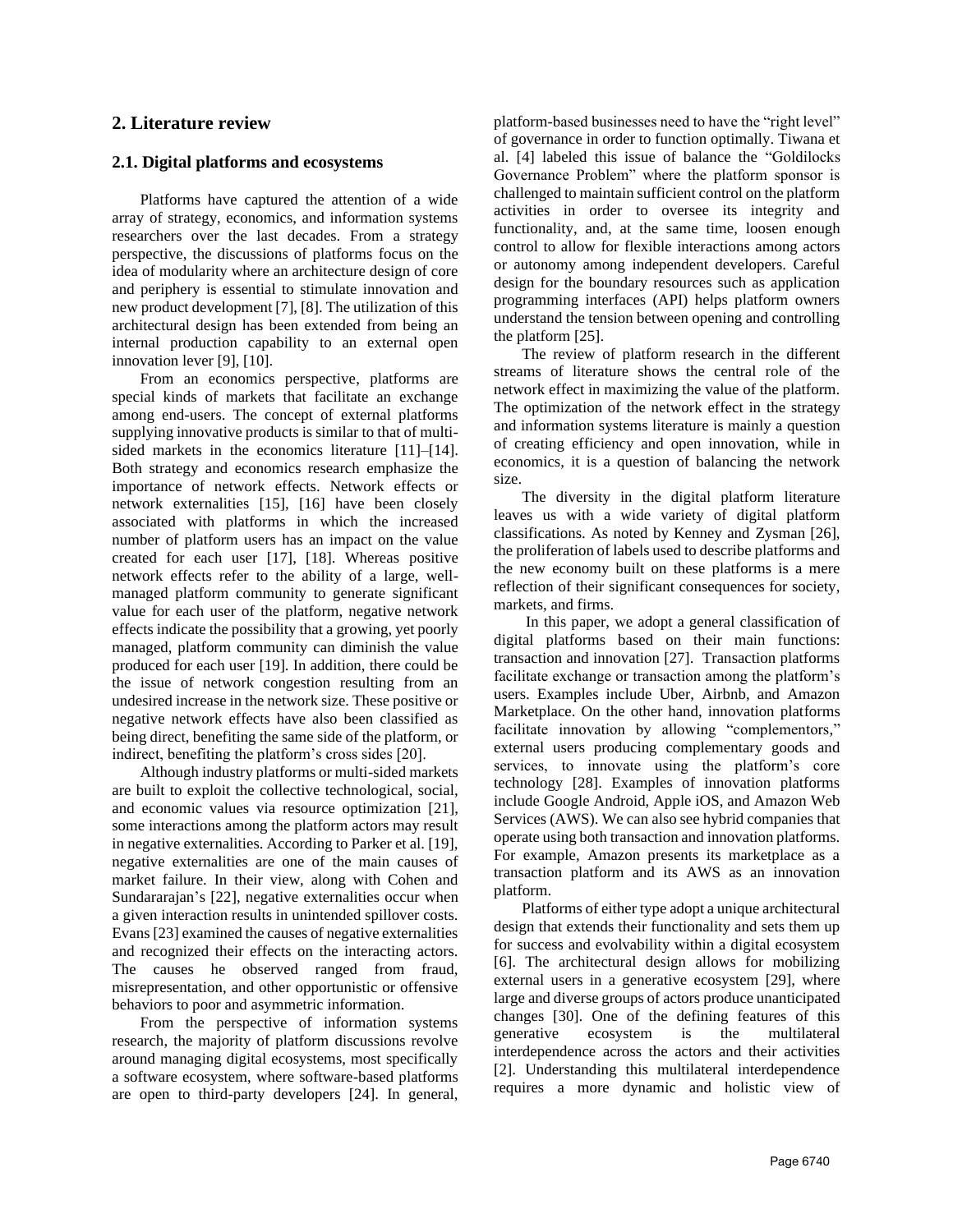interactions in digital platforms and ecosystems. This view acknowledges high levels of complexity leading to various uncertainty challenges.

In the following sections, we refer to the innovation management literature to review extant research on uncertainty and related knowledge problems.

### **2.2. Uncertainty in innovation**

In his seminal article, Dosi [31] considered the uncertain nature of inventive activity, one of the main aspects of the innovative process. The reason for such uncertainty is the unlimited and unknown sets of choices and outcomes. Uncertainty has been distinguished from risk, which is the lack of knowledge about probabilities [32]. These probabilities cannot be assigned in the case of uncertainty as they can be with risk. Thus, an unforeseeable notion of uncertainty can be defined as an organization's inability "to recognize the relevant influence variables and their functional relationships" [33: p. 1334].

Different areas of research have looked at uncertainty as a factor that influences organizational processes [34]–[36]. Other areas have looked at different manifestations of uncertainty in the innovation process. Uncertainty results from different sources such as technological complexity, competition, consumer behavior, or political or regulatory changes [37]–[39]. One of the common dimensions underlying many uncertainty studies is the level of uncertainty, i.e., whether it is a firm-specific uncertainty or a marketbased uncertainty [40]. Technological uncertainty related to the inventive process is an example of firmspecific uncertainties [41]. Perceived environmental uncertainty [35], such as regulatory uncertainty [37], is an example of market-based uncertainty that is external and shared across a set of firms.

Although it has been studied extensively in different streams of research, uncertainty as a concept still needs a better definition and a greater precision given the multidimensional nature of unknowingness. A recent review of the literature on knowledge problems and entrepreneurial action calls for establishing clearer boundary conditions among ambiguity, complexity, equivocality, and uncertainty as different manifestations of unknowingness [3]. In addition to the lack of conceptual precision, researchers have mainly relied on the varied empirical contextual factors to approximate the level of uncertainty.

Defining uncertainty as a problem of lack of knowledge implies that it can be reduced by increasing the availability of relevant information. Thus, theories on organizational learning and knowledge-based views of the firm are helpful to manage uncertainty and other knowledge-related problems [42]–[44]. Acquiring such knowledge, however, is not an easy process, especially in an innovation context. Innovation requires knowledge that varies in both depth and breadth, requiring a considerable set of knowledge components. The greater the set of knowledge components required, the higher the expected uncertainty or variability of the innovation outcomes [41].

### **2.3. Knowledge problems**

Since one of our goals is to conceptualize the notion of uncertainty within the context of digital platforms and ecosystems, it is critical to understand relevant knowledge problems related to uncertainty. A knowledge problem denotes "an epistemological obstacle to strategic action that manifests in terms of the novelty being confronted along one or more dimensions of action, including what is being done, who is doing it, why they are doing it, and when, where, or how they are doing it." [3: p. 661]. In an entrepreneurship context, the notion of uncertainty has been distinguished from other knowledge problems that fall under the spectrum of unknowingness ranging from ignorance to certainty [3]. These knowledge problems are: (1) Ambiguity, wherein actors can predict potential outcomes of their decision based on the information they possess but cannot specify the probabilities of these multiple outcomes due to the opaqueness [45] or absence of relevant information [46]. This situation results in a multiplicity of impermanent interpretations [47] and incapability of sensemaking [48]; (2) Complexity, wherein numerous variables are involved in a problem and further interact with each other dynamically over time [49]. This complexity brings in inadequate understanding due to a lack of clear explanations; (3) Equivocality, wherein multiple meanings about organizational activities generate conflicting interpretations [50], whether presented individually or collectively [51].

These three knowledge problems (i.e., ambiguity, complexity, equivocality) differ from uncertainty "based on the typical structure of decision rules that reflect the role of information or the steps taken to resolve the knowledge problem" [3: p. 674]. While entrepreneurs can cope with the problem of uncertainty by increasing the amount of information through systematic search, ambiguity can only be managed through intersubjective agreement. In the case of complexity and equivocality, the increased amount of information may exacerbate knowledge problems [3].

In the context of digital platforms and ecosystems, uncertainty problems could require more than increasing the amount of available information. Different actors (e.g., owners, users, and regulators) may encounter epistemic uncertainties which can be resolved by advancing knowledge and understanding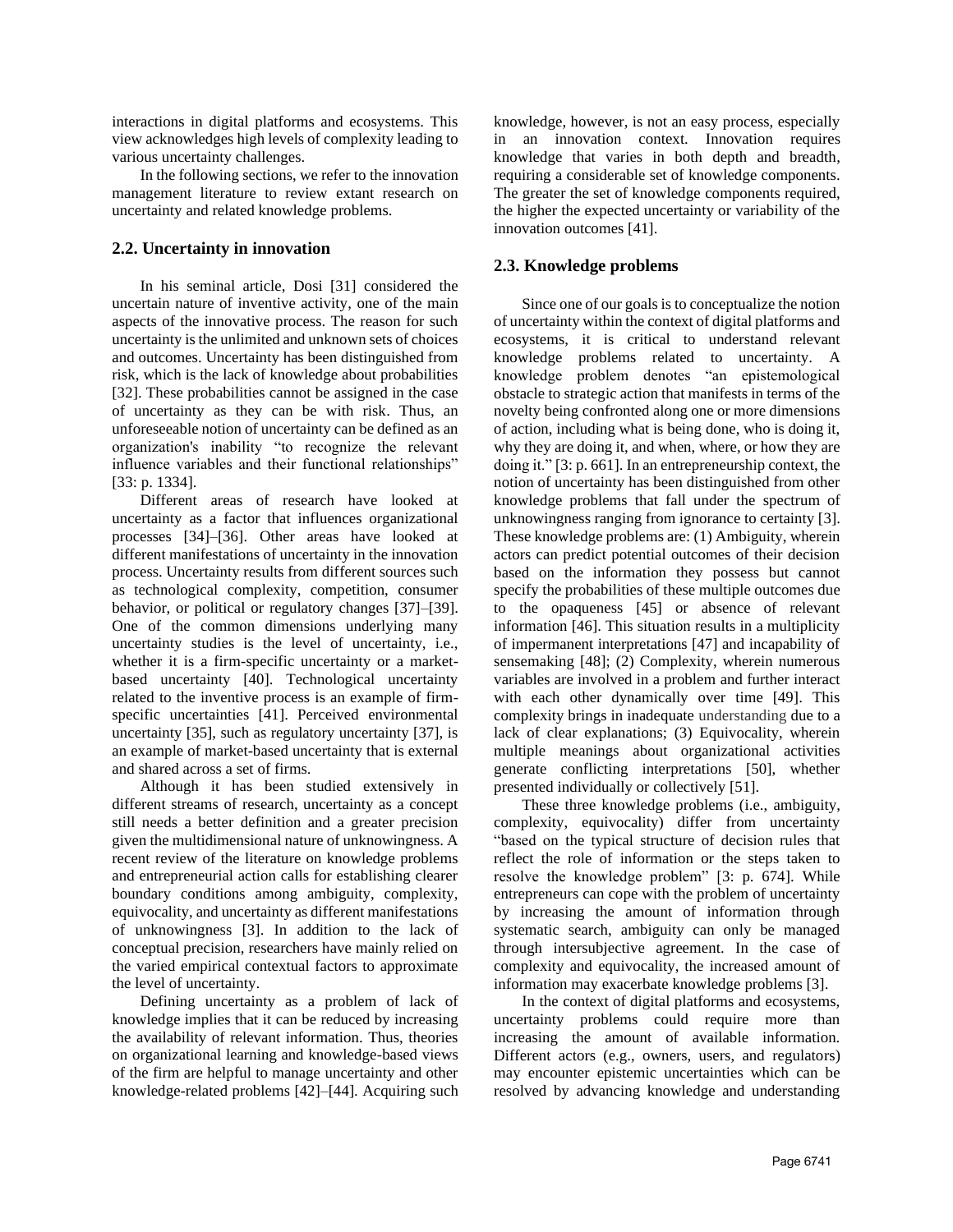(e.g., increasing understanding regarding potential values that would be affected by technology during early design stages) [52]. Actors may also face ontological uncertainties derived from the mediation and extensibility characteristics of digital platforms, which cannot be managed by advancing knowledge or understanding [52]. To address such ontological uncertainties, de Reuver et al. [52] have suggested the consideration of the reflexivity phase within valuesensitive design (VSD). Initially, VSD methods help identify critical values during the design phase of new technologies, assuming that there is only epistemic uncertainty about which values will be affected by a technology. Reflexivity was suggested to cope with evolving ontological uncertainty in digital platforms. Reflexivity ensures enough flexibility in platform designs, wherein platform actors gain more information throughout the platform dynamic life cycle [52]. Consequently, actors can detect potential negative values generated by the employment of new technology.

It is essential to understand whether the knowledge problems fall under epistemic uncertainties or ontological uncertainties. This understanding could be achieved by paying close attention to the potential misdiagnosis of uncertainty as another knowledge problem, which results from the mismatch between the perceived knowledge problem and the actual knowledge problem [3]. Such misdiagnosis may mislead managerial decisions and result in financial loss.

To address this issue, we present an additional level of analysis to classify uncertainty in the platform context. The purpose of our classification is to distinguish among different dimensions of uncertainty based on the knowledge problems that dominantly contribute to their formation and the different actors facing such uncertainty in the digital platforms and ecosystems.

# **3. Knowledge problems and the dimensions of uncertainty in digital platforms and ecosystems**

Given the dynamic nature of digital platforms and ecosystems where actors actively interact and implement innovative technologies within an open platform structure, multiple dimensions of the uncertainty problem have surfaced. Yet, it is still unclear how these uncertainty dimensions may manifest among the different groups of actors. Therefore, we utilize classification as "a fundamental mechanism for organizing knowledge" [54: p. 291] to categorize the different dimensions of uncertainty based on how they contribute to different actors' uncertainties. This section presents this further layer of classification along with

relevant propositions on how different types of knowledge problems contribute to multiple dimensions of uncertainties among three main categories of actors in digital platforms and ecosystems: platform owners, users, and regulators.

Table 1 displays a summary of how different knowledge problems (i.e., complexity, equivocality, and ambiguity) act as dominant sources for the proposed dimensions of uncertainty among multiple actors within digital platforms and ecosystems.

### **Table 1 Dimensions of uncertainty and knowledge problems in digital platforms and ecosystems**

|                                                      | <b>Platform Actors</b>                                                                           |                                                     |                                                                                            |
|------------------------------------------------------|--------------------------------------------------------------------------------------------------|-----------------------------------------------------|--------------------------------------------------------------------------------------------|
|                                                      | <b>Platform Owners</b>                                                                           | <b>Platform Users</b>                               | Platform<br>Regulators                                                                     |
| Uncertainty<br>Dimension(s)                          | Resources,<br>Coordination,<br>Timing,<br>Market                                                 | Technological,<br>Behavioral                        | Regulatory                                                                                 |
| Knowledge<br>Problems<br>(Source for<br>Uncertainty) | Complexity                                                                                       | Equivocality                                        | Ambiguity                                                                                  |
| Cause                                                | Lack of<br>explanations,<br>Abundance of<br>information on<br>elements and<br>their interactions | Lack of<br>agreement on<br>available<br>information | Lack of clarity/<br>opaqueness of<br>information in<br>dynamic states,<br>rich Information |
| Effect                                               | Inadequate<br>understanding                                                                      | Multiple<br>conflicting<br>interpretations          | Multiple<br>impermanent<br>interpretations                                                 |

The first platform actor category presented in Table 1 is the *Platform Owners*. The literature identifies four types of uncertainties that owners of digital platforms may have to manage in order to boost digital innovation capabilities [55]. They include (1) Resource uncertainty (i.e., uncertainty about how combined resources from multiple independent firms would create new value towards digital innovation ecosystem), (2) Coordination uncertainty (i.e., coordination of information and technologies to implement strategies mainly involving suppliers and customers), (3) Timing uncertainty (i.e., managing resources with the right scale in a timely manner) [53], and (4) Market uncertainty (i.e., the variability in demand for the firm's services or products) [56].

Resource uncertainty is inherent in the generative, combinatorial nature of the digital innovation processes carried out by large, varied, and uncoordinated actors [29], [57], [58]. This resource uncertainty is closely associated with coordination uncertainty given the different priorities and objectives of the actors in the platforms' ecosystem. Despite effective coordination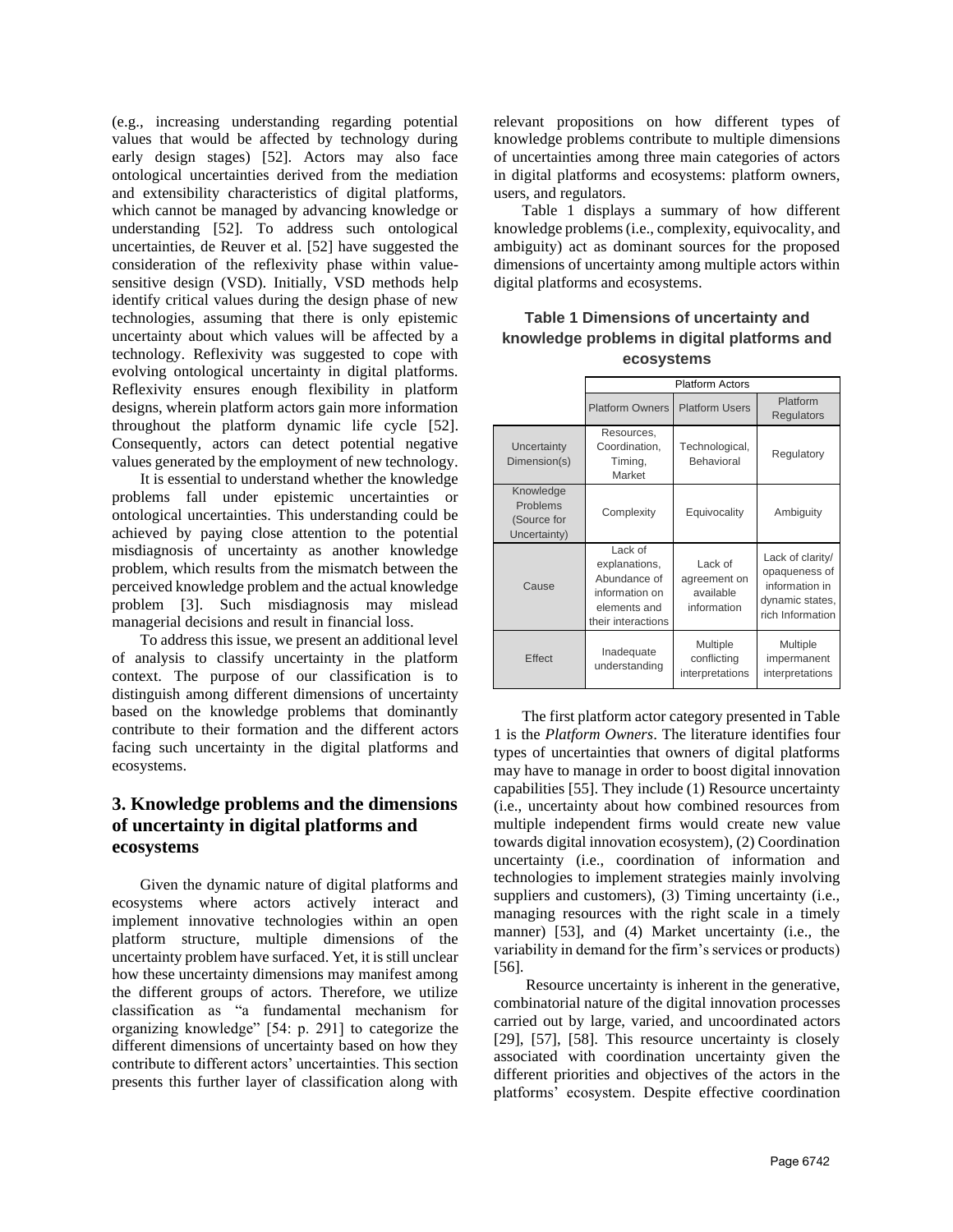and resource management, platforms can still be challenged by timing and market uncertainties caused by the need to understand and respond to market changes in a real-time manner. The lack of explanation of uncertainty elements and the constantly changing information within the innovative platform ecosystem could lead to a lack of understanding on how to manage such resources, coordination, timing, and market uncertainties [55]. For example, Homejoy, a cleaning services marketplace, has struggled to generate and maintain a reliable income for its service providers due to the actively changing supply and demand. The inadequate understanding of the market complicates the decision making. As a result, Homejoy was forced to shut down the business within less than 5 years after it was founded [59]. This example demonstrates the struggle to coordinate resources within a dynamic digital platform in a way that guarantees consistent flow in supply and demand. Therefore, we posit that:

Proposition 1: *Complexity is the main factor that impacts resource, coordination, timing, and market uncertainties faced by platform owners within digital platforms and ecosystems*.

The second platform actor category listed in Table 1 is the *Platform Users*. Platform users (e.g., service providers and service recipients) may encounter different forms of uncertainties including technological uncertainty and behavioral uncertainty. Technological uncertainty has been discussed in the literature at the firm level, wherein companies maintain conflicting sensemaking about the technological environment that is feasible to become dominant in the industry [60], [61]. Such type of uncertainty can be resolved by adopting a forward-looking approach to capture expected upcoming uncertainty that the firm may face rather than relying on historical information about the deployed technology [62].

Technological uncertainty is also experienced by the platform users: both the external third-party complementors, and the recipients of the complementary services. They gather information about fast-moving new platform-based technologies. As most of this information might be contradictory, users spend time and effort evaluating the complementarity services within these technologies. Conflicting interpretations among users challenge the decision-making about the ideal technology to utilize.

The second form of users' uncertainties in a platform setting is behavioral uncertainty, when actions and performance are hard to predict, which can also be referred to as a secondary uncertainty [63]. The behavioral dimension of uncertainties tends to evolve by the lack of agreement upon available information in both transaction and innovation platforms, which leads to the absence of cohesive interpretation needed to manage uncertain events. For example, Uber's and Airbnb's providers might have been able to address uncertainty issues related to the technological structure of the platform prior to or at the time of transaction, however, it might be a challenge to manage behavioral uncertainty experienced by the platform users (e.g., the sexual assault and abuse incidents on ride-sharing services) [64]. Therefore, platform users tend to disproportionately seek the most reputable service and product providers under high technological and behavioral uncertainty [65]. Hence, we propose:

Proposition 2: *Equivocality is the key driver for technological and behavioral user uncertainties in digital platforms and ecosystems*.

The third platform actor category illustrated in Table 1 is the *Platform Regulators*. Platform regulators face uncertainty in terms of policies governing platformbased businesses and industries [66]. The opaque or deficient information regarding digital platforms' boundaries in their dynamic states may result in a multiplicity of impermanent interpretations or even misinterpretations of the necessary regulations. Accordingly, the regulators are challenged to determine and enforce the necessary regulatory environment for the digital platforms and ecosystems [37]. In order to cope with this type of uncertainty, regulators need to collect information about digital platforms and ecosystems in their flux states. They must use creativity and imagination to predict and manage future uncertainties that they may face. Accordingly, we propose the following:

Proposition 3: *Ambiguity related to the nature of platforms plays a major role in creating the uncertainty faced by the platform regulators.* 

To recap, this section presents a classification of uncertainties based on their source of knowledge problems including complexity, equivocality, and ambiguity. Given the fact that digital platforms may possess epistemological and ontological uncertainties, it is critical to clearly identify the type of knowledge problems related to these uncertainties.

## **4. The dynamic interplay within the multidimensional uncertainty in digital platforms and ecosystems**

The different dimensions of uncertainty in digital platforms and ecosystems are not managed in isolation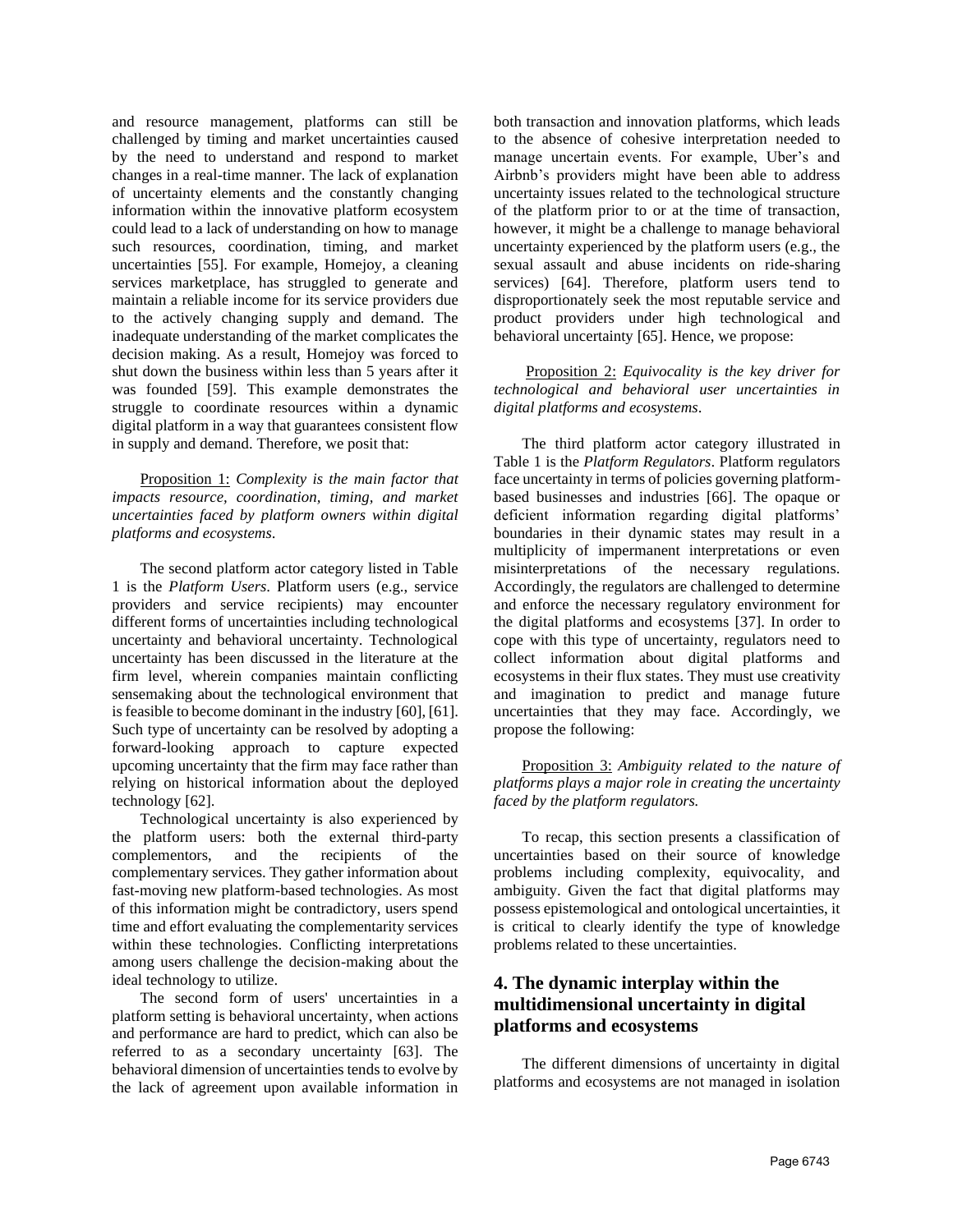from each other. The growing complexity resulting from the distributed and multilateral nature of digital platforms and ecosystems implies dynamic and evolving interactions. Platforms and ecosystems uncertainty emerges in unique constellations depending on the history of interactions and sequences of actors' responses to their respective uncertainties.

Before we demonstrate a possible trajectory of these dynamic interactions, we recognize the need for a holistic definition of platforms and ecosystems uncertainty- here we define this concept as:

*A path-dependent higher level of unpredictability that dynamically emerges from the interactions between the uncertainties experienced by the different actors in the platform ecosystem and how these actors respond to their respective uncertainties.*



### **Figure 1 The dynamic interplay between different dimensions of uncertainties in digital platforms and ecosystems**

Figure 1 demonstrates the dynamic interplay between the three proposed dimensions of platform uncertainties. The additional circles behind the three dimensions of uncertainty represent the influence of uncertainties experienced over time by the multiple actors. We speculate that the uncertainties experienced by the platform owners, the platform users, and the platform regulators may be modified in response to the other actors' actions while dealing with these uncertainties.

Constant challenges arise from these emergence and dependability features of different dimensions of uncertainties. For example, a buyer in a multi-sided platform encounters a behavioral uncertainty induced by the potential variability of offerings provided by the platform's sellers. Platforms, by design, are prone to instability in the quality of the collective offerings due to the reliance on third-party independent providers. This instability is particularly problematic if it involves offending and opportunistic behaviors such as fraud or misrepresentation. To cope with behavioral uncertainty, buyers on the platform want to have access to more sellers, to examine ratings and reviews by prior buyers, and to see evidence of seller's verification managed by the platform.

The behavioral uncertainties faced by the platform's users continuously shape the governance and control mechanisms applied by the platform owner. The mechanisms vary from the design of boundary resources that cultivate third-party providers development [67] to openness and gatekeeping decisions, two closely related strategic decisions implying the ease of restrictions to use or join the platforms [68]. However, these control and governance decisions could lead to resource uncertainty for the platform owner. From one side, the platform can lose the optimal balance in terms of user size on the different sides of the platform. This in turn might lead to network externality related to congestion on one side and scarcity on the other side. One of the ways the platform can respond to these resource uncertainties is by implementing temporary incentivizing strategies to balance supply and demand. An example of such strategies is surge pricing in ridesharing platforms.

While these incentives help put more drivers on the road, regulators worry about the number of working hours for drivers, i.e., exceeding 12 hours in a day. Such concern is closely linked to other aspects of platform labor regulations including providing insurance coverage to the drivers. Regulators such as the European Commission have been studying proposals to deal with regulatory uncertainties related to digital platforms. Their objective is to allow platforms to thrive while making sure users are treated fairly and conscientiously [69]. Imposing local domestic regulations on digital platforms contributes to the complexity of managing the platforms and ecosystems. Many platform-based firms, such as ride-sharing platforms, define themselves as players in the global technology industry rather than participants in a local transportation industry. Because of that, they do not agree with sectoral regulatory policies imposed by local courts.

The cycle continues as new platform owner uncertainties arise in response to the changing regulatory policies. In that way, the different dimensions of uncertainty and the way the multiple platform actors decide to respond to them emerge into different constellations of platform and ecosystem higher-level uncertainties.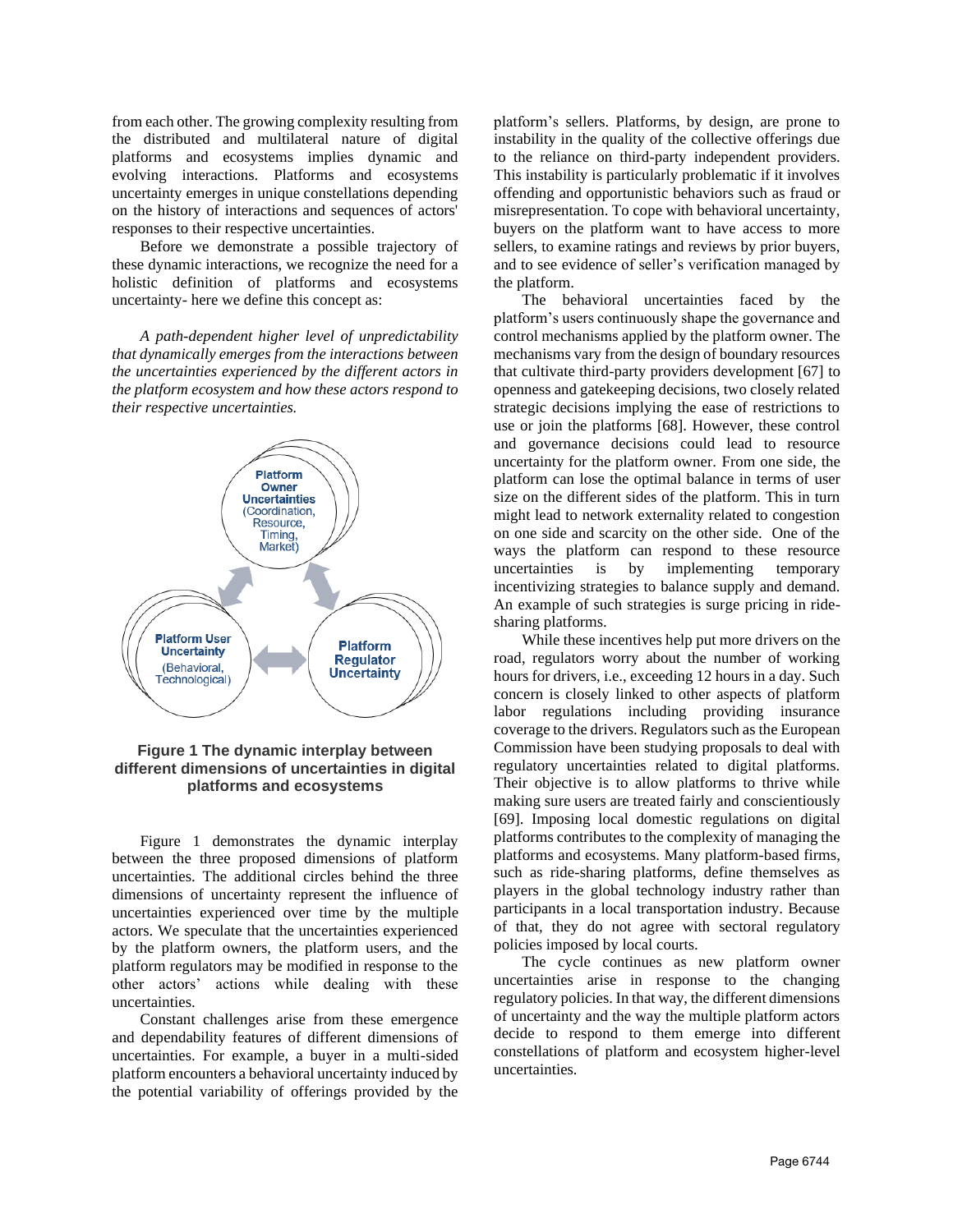# **5. Conclusion and insights for future research**

In this paper, we argued that complexity, equivocality, and ambiguity contribute to different dimensions of uncertainty in digital platforms and ecosystems. In doing so, we explain how the conceptualization of uncertainty is influenced by the structural aspects of digital platforms and ecosystems. Our contribution is threefold. First, we classify the dimensions of uncertainty in platforms and ecosystems based on the knowledge problem that dominantly contributes to these dimensions. Second, we conceptualize platforms and ecosystems uncertainty as a higher level of unpredictability concerning the multiple actors in the platform ecosystem. Third, we articulate the possible pattern by which this uncertainty emerges from the interactions among the actors' uncertainties and the way they choose to respond to them.

Future research may extend our classification of uncertainty dimensions by addressing different levels to categorize uncertainties in relation to other potential knowledge problems. In addition, we highlight several areas for extending and enhancing our research. One important avenue for research concerning the **complexity** of digital platforms and ecosystems. Some unexplored questions in this domain include:

- Considering the complexity and the multilateral interdependence in digital platforms and ecosystems, how may problems experienced by individual actors transform into a concern for the collective community over time?
- How is collective sensemaking in the context of digital platforms and ecosystems different from sensemaking in the traditional organizational context?

**Ambiguity** in digital platforms is another critical area that requires further investigation by incorporating the regulators' perspectives. Here are a few suggested questions:

- How can digital platforms introduce and apply appropriate scaling strategies while managing ambiguity levels for users and regulators?
- What are the effects of regulators' ambiguities on the potential growth of platforms and ecosystems?
- How can regulators institutionalize an adaptive set of regulations governing the dynamic digital platforms and ecosystems?

**Equivocality** in the context of digital platforms is also in a position for future research The following questions provide an initial proposal in that direction:

What is the effect of equivocality among actors of the platform and ecosystem on the collective value creation and capture?

● How can the platform owner manage the equivocality problem among the actors of the platform and ecosystem?

Finally, **uncertainty** in digital platforms and ecosystems remains a critical topic that requires further examination due to its dynamic and evolving nature. The following questions could guide future research:

- What are the costs incurred by the platform due to excessive regulatory uncertainty? Regulatory delays? Or constant and incoherent legislative reviews?
- How can the platform utilize users' sense of community to manage behavioral uncertainty?
- What are the implications of platforms and ecosystems structural/relational characteristics on their users' technological and behavioral uncertainties?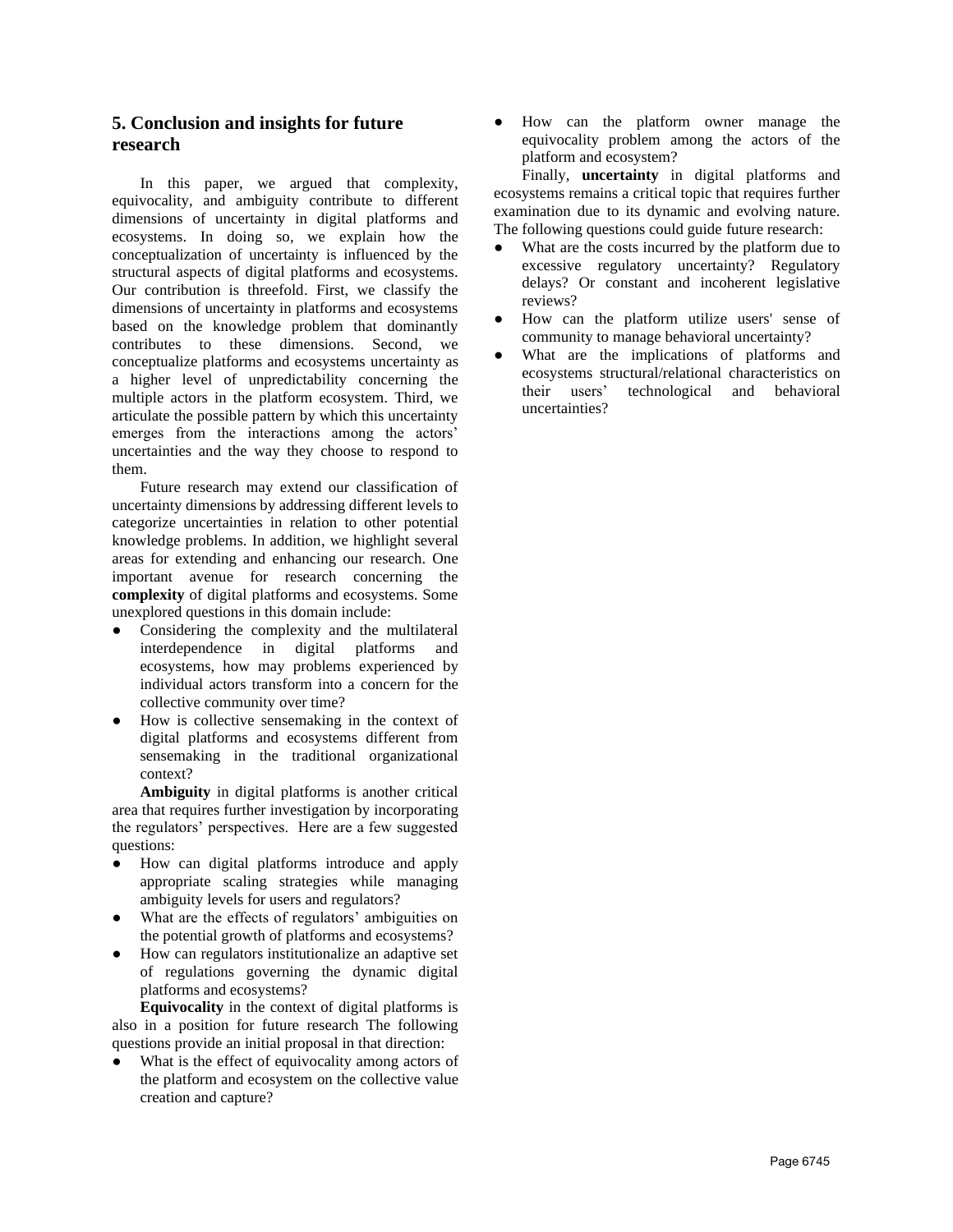### **6**. **References**

- [1] P. Constantinides, O. Henfridsson, and G. G. Parker, "Platforms and infrastructures in the digital age," *Inf. Syst. Res.*, vol. 29, no. 2, pp. 381–400, 2018, doi: 10.1287/isre.2018.0794.
- [2] R. Adner, "Ecosystem as Structure: An Actionable Construct for Strategy," *J. Manage.*, vol. 43, no. 1, pp. 39–58, 2017.
- [3] D. M. Townsend, R. A. Hunt, J. S. McMullen, and S. D. Sarasvathy, "Uncertainty, knowledge problems, and entrepreneurial action," *Acad. Manag. Ann.*, vol. 12, no. 2, pp. 659–687, 2018, doi: 10.5465/annals.2016.0109.
- [4] A. Tiwana, B. Konsynski, and A. A. Bush, "Platform Evolution : Coevolution of Platform Architecture , Governance , and Environmental Dynamics," *Inf. Syst. Res.*, vol. 21, no. 4, pp. 675– 687, 2010.
- [5] B. Eaton, S. Elaluf-Calderwood, C. Sørensen, and Y. Yoo, "Distributed Tuning of Boundary Resources: The Case of Apple's iOS Service System," *MIS Q.*, vol. 39, no. 1, pp. 217–243, 2015, doi: 10.25300/MISQ/2015/39.1.10.
- [6] M. de Reuver, C. Sørensen, and R. C. Basole, "The digital platform: a research agenda," *J. Inf. Technol.*, no. April, 2017, doi: 10.1057/s41265-016-0033-3.
- [7] M. Cusumano and K. Nobeoka, *Thinking Beyond Lean*. Simon and Schuster., 1998.
- [8] M. H. Meyer and A. P. Lehnerd, *The power of product platforms*. Simon and Schuster, 1997.
- [9] A. Gawer and M. A. Cusumano, "Industry Platforms and Ecosystem Innovation," *J. Prod. Innov. Manag.*, vol. 31, no. 3, pp. 417–433, 2013, doi: 10.1111/jpim.12105.
- [10] C. Baldwin and K. Clark, *Design rules: The power of modularity (Vol. 1)*. MIT press, 2000.
- [11] M. Armstrong, "Competition in two-sided markets," *RAND J. Econ.*, vol. 37, no. 3, pp. 668–691, 2006.
- [12] D. S. Evans, "Some Empirical Aspects of Multisided Platform Industries," *Rev. Netw. Econ.*, vol. 2, no. 3, pp. 191–209, 2003.
- [13] A. Hagiu and J. Wright, "Marketplace or reseller?," *Manage. Sci.*, vol. 61, no. 1, pp. 184–203, 2015, doi: 10.1287/mnsc.2014.2042.
- [14] J.-C. Rochet and J. Tirole, "Two-sided markets : a progress report," *RAND J. Econ.*, vol. 37, no. 3, pp. 645–667, 2006.
- [15] M. L. Katz and C. Shapiro, "Systems Competition and Network Effects," vol. 8, no. 2, pp. 93–115, 1994.
- [16] M. L. Katz and C. Shapiro, "Network Externalities , Competition , and Compatibility," *Am. Econ. Rev.*, vol. 75, no. 3, pp. 424–440, 1985.
- [17] G. Parker and M. Van Alstyne, "Two-Sided Network Effects: A Theory of Information Product Design," *Manage. Sci.*, vol. 51, no. 10, pp. 1494– 1504, 2005.
- [18] M. Rysman, "The economics of two-sided markets," *J. Econ. Perspect.*, vol. 23, no. 3, pp. 125–143,

2009.

- [19] G. Parker, M. Van Alstyne, and S. P. Choudary, "Platform Revolution," *WW Norton & Company., p*. 336, 2016.
- [20] T. Eisenmann, G. Parker, and M. W. Van Alstyne, "Strategies for Two- Sided Markets," *Harv. Bus. Rev.*, vol. 84, no. 10, p. 12, 2006.
- [21] J. Hamari, M. Sjöklint, and A. Ukkonen, "The sharing economy: Why people participate in collaborative consumption," *J. Assoc. Inf. Sci. Technol.*, vol. 67, no. 9, pp. 2047–2059, 2015.
- [22] M. Cohen and A. Sundararajan, "Self-Regulation and Innovation in the Peer-to-Peer Sharing Economy," *Univ. Chicago Law Rev.*, vol. 82, pp. 116–133, 2015.
- [23] D. S. Evans, "Governing Bad Behavior by Users of Multi-Sided Platforms," *Berkeley Tech. LJ*, no. 582, 2011.
- [24] J. Bosch, "From Software Product Lines to Software Ecosystems," in *The 13th International Software Product Line Conference*, 2009, pp. 111–119.
- [25] A. Ghazawneh and O. Henfridsson, "Balancing platform control and external contribution in thirdparty development: The boundary resources model," *Inf. Syst. J.*, vol. 23, no. 2, pp. 173–192, 2013.
- [26] M. Kenney and J. Zysman, "The Rise of the Platform Economy," *Sci. Technol.*, vol. 32, no. 3, pp. 61–69, 2016, doi: 10.17226/21913.
- [27] M. A. Cusumano, A. Gawer, and D. B. Yoffie, *The business of platforms: Strategy in the age of digital competition, innovation, and power.* New York: Harper Business, 2019.
- [28] R. Adner and R. Kapoor, "Value creation in innovation ecosystems: How the structure of technological interdependence affects firm performance in new technology generations," *Strateg. Manag. J.*, vol. 31, no. 3, pp. 306–333, 2010.
- [29] Y. Yoo, R. J. Boland, K. Lyytinen, and A. Majchrzak, "Organizing for innovation in the digitized world," *Organ. Sci.*, vol. 23, no. 5, pp. 1398–1408, 2012, doi: 10.1287/orsc.1120.0771.
- [30] J. L. Zittrain, "The generative Internet," *Harv. Law Rev.*, vol. 119, no. 7, pp. 1974–2040, 2006.
- [31] G. Dosi, "Technological paradigms and technological trajectories. A suggested interpretation of the determinants and directions of technical change," *Res. Policy*, vol. 11, no. 3, pp. 147–162, 1982, doi: 10.1016/0048-7333(82)90016-6.
- [32] F. H. Knight, *Risk, Uncertainty, and Profit.* New York: Hart, Schaffner & Marx, 1921.
- [33] S. C. Sommer and C. H. Loch, "Selectionism and learning in projects with complexity and unforeseeable uncertainty," *Manage. Sci.*, vol. 50, no. 10, pp. 1334–1347, 2004, doi: 10.1287/mnsc.1040.0274.
- [34] K. J. Boudreau, N. Lacetera, and K. R. Lakhani, "Incentives and problem uncertainty in innovation contests: An empirical analysis," *Manage. Sci.*, vol. 57, no. 5, pp. 843–863, 2011, doi: 10.1287/mnsc.1110.1322.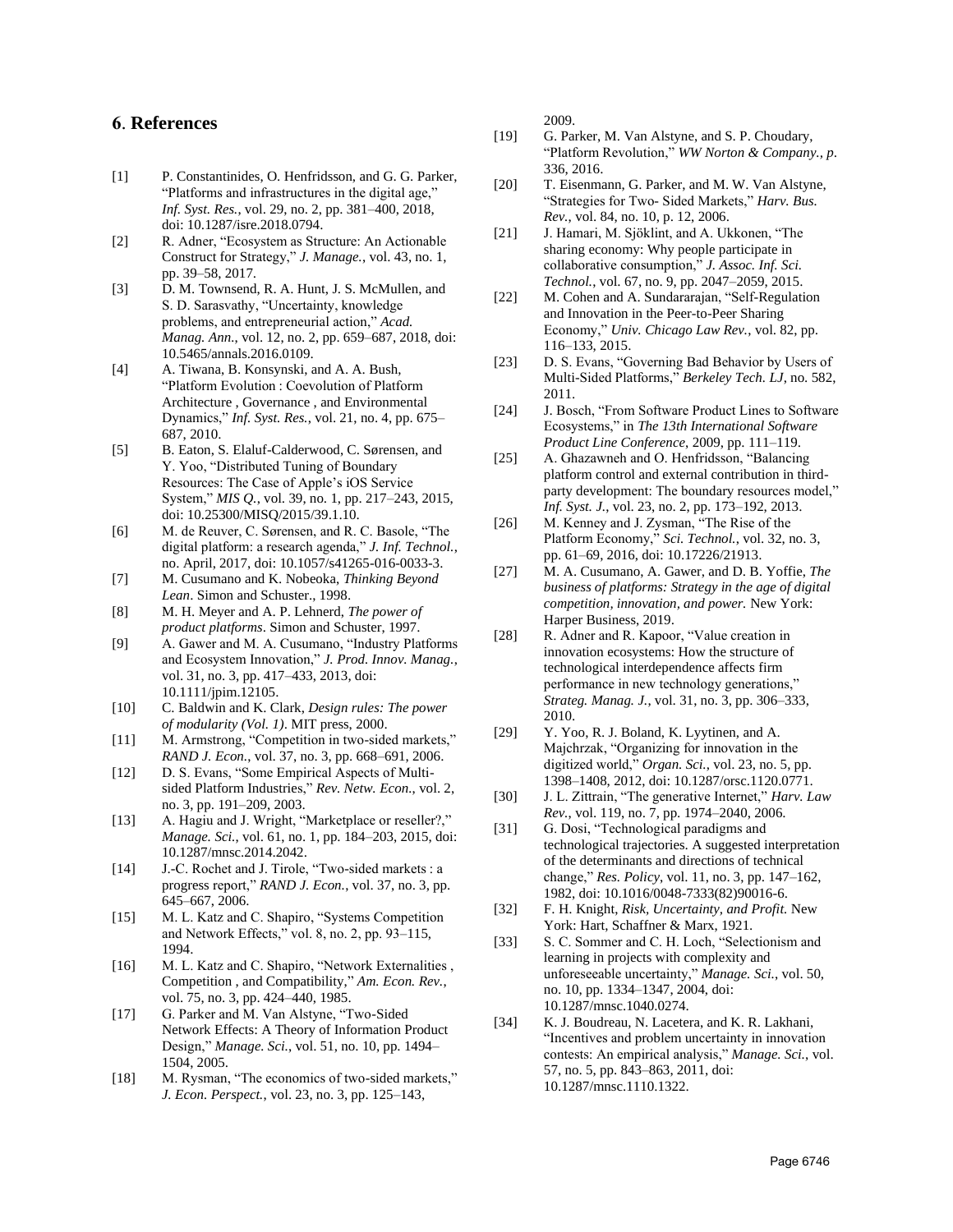- [35] F. J. Milliken, "Three Types of Perceived Uncertainty About the Environment : State , Effect , and Response Uncertainty," *Acad. Manag. Rev.*, vol. 12, no. 1, pp. 133–143, 1987, doi: 10.5465/AMR.1987.4306502.
- [36] S. Nambisan, "Digital Entrepreneurship: Toward a Digital Technology Perspective of Entrepreneurship," *Entrep. Theory Pract.*, vol. 41, no. 6, pp. 1029–1055, 2016, doi: 10.1111/etap.12254.
- [37] V. H. Hoffmann, T. Trautmann, and J. Hamprecht, "Regulatory uncertainty: A reason to postpone investments? Not necessarily," *J. Manag. Stud.*, vol. 46, no. 7, pp. 1227–1253, 2009, doi: 10.1111/j.1467-6486.2009.00866.x.
- [38] A. Ortiz de Guinea and L. Raymond, "Enabling" innovation in the face of uncertainty through IT ambidexterity: A fuzzy set qualitative comparative analysis of industrial service SMEs," *Int. J. Inf. Manage.*, vol. 50, no. November 2018, pp. 244–260, 2020, doi: 10.1016/j.ijinfomgt.2019.05.007.
- [39] S. C. Sommer, C. H. Loch, and J. Dong, "Managing complexity and unforeseeable uncertainty in startup companies: An empirical study," *Organ. Sci.*, vol. 20, no. 1, pp. 118–133, 2009, doi: 10.1287/orsc.1080.0369.
- [40] C. M. Beckman, P. R. Haunschild, and D. J. Phillips, "Friends or strangers? Firm-specific uncertainty, market uncertainty, and network partner selection," *Organ. Sci.*, vol. 15, no. 3, 2004, doi: 10.1287/orsc.1040.0065.
- [41] L. Fleming, "Recombinant uncertainty in technological search," *Manage. Sci.*, vol. 47, no. 1, pp. 117–132, 2001, doi: 10.1287/mnsc.47.1.117.10671.
- [42] J. G. . March, "Exploration and Exploitation in Organizational Learning," *Organ. Sci.*, vol. 2, no. 1, pp. 71–87, 1991.
- [43] G. P. . Huber, "Organizational Learning: The Contributing Processes and the Literatures," *Organ. Sci.*, vol. 2, no. 1, pp. 88–115, 1991.
- [44] I. Nonaka, "A Dynamic Theory of Organizational Knowledge Creation," *Organ. Sci.*, vol. 5, no. 1, pp. 14–37, 1994, doi: 10.1287/orsc.5.1.14.
- [45] D. van Stralen and T. Mercer, "Ambiguity in the Operator's Sense. Journal of Contingencies and Crisis Management," *J. Contingencies Cris. Manag.*, vol. 23, no. 2, pp. 54–58, 2015.
- [46] H. J. Holm, S. Opper, and V. Nee, "Entrepreneurs" under uncertainty: An economic experiment in China," *Manage. Sci.*, vol. 59, no. 7, pp. 1671–1687, 2013, doi: 10.1287/mnsc.1120.1670.
- [47] K. E. Weick, "Ambiguity as Grasp: The Reworking of Sense," *J. Contingencies Cris. Manag.*, vol. 23, no. 2, pp. 117–123, 2015, doi: 10.1111/1468- 5973.12080.
- [48] K. E. Weick, *Sensemaking in organizations*, Volume 3. 1995.
- [49] P. Cilliers, *Complexity and postmodernism: Understanding complex systems*. Routledge, 2002.
- [50] R. L. Daft and N. B. Macintosh, "A Tentative

Exploration into the Amount and Equivocality of Information Processing in Organizational Work Units," *Adm. Sci. Q.*, vol. 26, no. 2, pp. 207–224, 1981.

- [51] M. H. Zack, "If managing knowledge is the solution, then what's the problem?," in *Knowledge management and business model innovation*, IGI Global, 2001, pp. 16–36.
- [52] M. de Reuver, A. van Wynsberghe, M. Janssen, and I. van de Poel, "Digital platforms and responsible innovation: expanding value sensitive design to overcome ontological uncertainty," *Ethics Inf. Technol.*, vol. 22, no. 3, pp. 257–267, 2020, doi: 10.1007/s10676-020-09537-z.
- [53] A. Gawer, *Platforms, Markets and Innovation: An Introduction*. Cheltenham, UK and Northampton, US: Edward Elgar, 2009.
- [54] Y. Wand, D. E. Monarchi, J. Parsons, and C. C. Woo, "Theoretical foundations for conceptual modeling in information systems development.," *Decis. Support Syst.*, vol. 15, no. 4, pp. 285–304, 1995.
- [55] N. V. Venkatraman, P. A. Pavlou, O. A. El Sawy, and A. Bharadwaj, "Theorizing Digital Business Innovation: Platforms and Capabilities in Ecosystems," *SSRN Electron. J.*, 2014, doi: 10.2139/ssrn.2510111.
- [56] K. Blind, S. S. Petersen, and C. A. F. Riillo, "The impact of standards and regulation on innovation in uncertain markets," *Res. Policy*, vol. 46, no. 1, pp. 249–264, 2017, doi: 10.1016/j.respol.2016.11.003.
- [57] S. Nambisan, K. Lyytinen, A. Majchrzak, and M. Song, "Digital Innovation Management : Reinventing Innovation Management Research," *MIS Q.*, vol. 41, no. 1, pp. 223–238, 2017, doi: 10.25300/MISQ/2017/41.
- [58] Y. Yoo, O. Henfridsson, and K. Lyytinen, "The new organizing logic of digital innovation: An agenda for information systems research," *Inf. Syst. Res.*, vol. 21, no. 4, pp. 724–735, 2010, doi: 10.1287/isre.1100.0322.
- [59] C. Farr, "Why Homejoy Failed," *Wired*, 2015. https://www.wired.com/2015/10/why-homejoyfailed/.
- [60] P. Anderson and M. L. Tushman, "Organizational environments and industry exit: The effects of uncertainty, munificence and complexity," *Ind. Corp. Chang.*, vol. 10, no. 3, pp. 675–710, 2001, doi: 10.1093/icc/10.3.675.
- [61] R. Oriani and M. Sobrero, "Uncertainty and the market valuation of R&D within a real options logic," *Strateg. Manag. J.*, vol. 29, no. 4, pp. 343– 361, 2008.
- [62] P. K. Toh and T. Kim, "Why put all your eggs in one basket? A competition-based view of how technological uncertainty affects a firm's technological specialization," *Organ. Sci.*, vol. 24, no. 4, pp. 1214–1236, 2013, doi: 10.1287/orsc.1120.0782.
- [63] K. M. Sutcliffe and A. Zaheer, "Uncertainty in the transaction environment: an empirical test," *Strateg.*